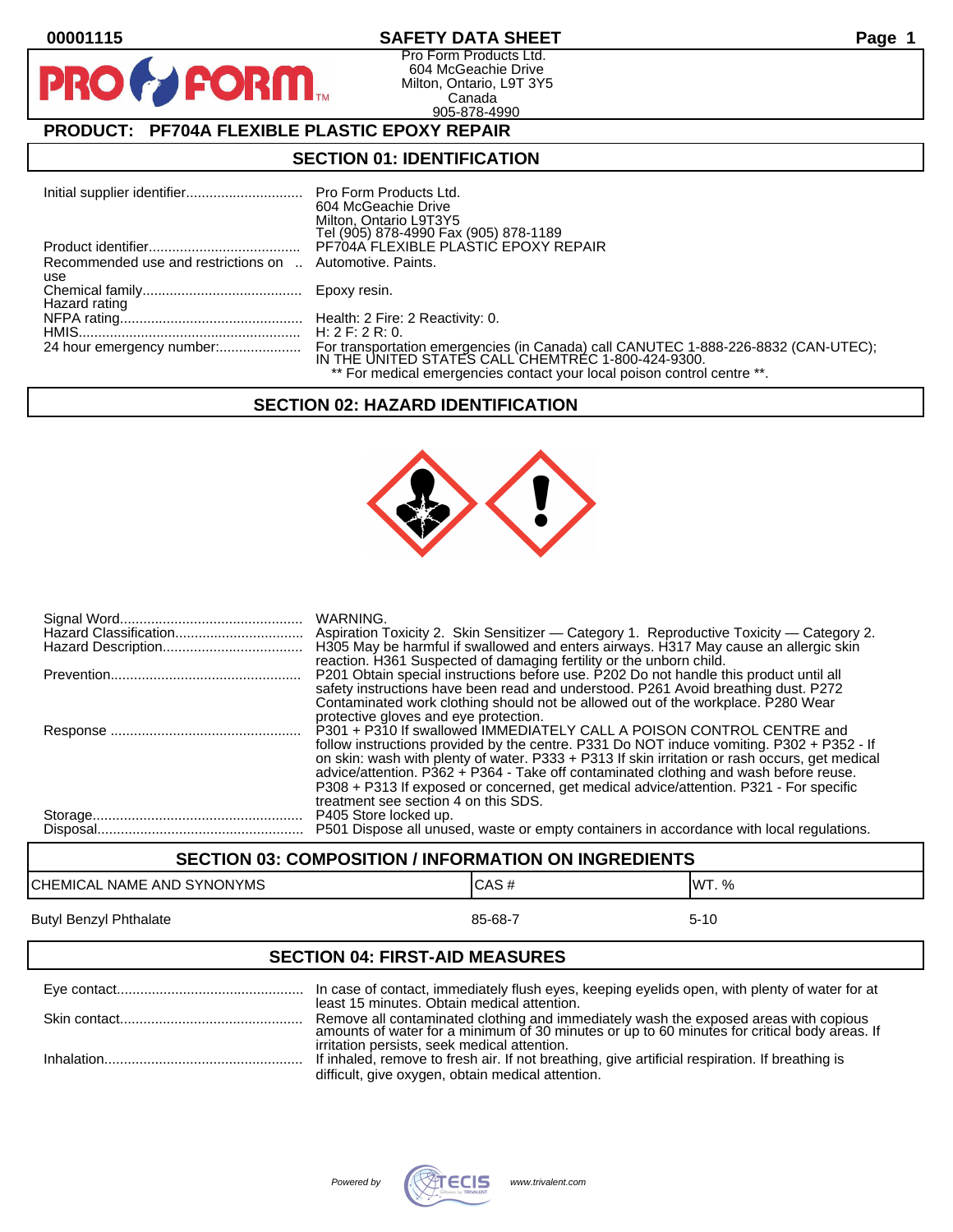## **PRODUCT: PF704A FLEXIBLE PLASTIC EPOXY REPAIR**

#### **SECTION 04: FIRST-AID MEASURES**

| This product could cause chemical pneumonitis through aspiration of the product into the<br>lungs following accidental ingestion. If ingestion is suspected, contact physician or poison<br>control center immediately. If spontaneous vomiting occurs have victim lean forward with<br>head down to prevent aspiration of fluid into the lungs. Never give anything by mouth to an |
|-------------------------------------------------------------------------------------------------------------------------------------------------------------------------------------------------------------------------------------------------------------------------------------------------------------------------------------------------------------------------------------|
| unconscious person.<br>Treat victims symptomatically. In the event of an incident involving this product ensure that<br>medical authorities are provided a copy of this safety data sheet.                                                                                                                                                                                          |

#### **SECTION 05: FIRE-FIGHTING MEASURES**

Suitable and unsuitable extinguishing ..... "Alcohol" foam, CO2, dry chemical. media Specific hazards arising from the ............. Oxides of carbon (CO, CO2). hazardous product, such as the nature of any hazardous combustion products<br>Special protective equipment and ............

Special protective equipment and ............ Firefighter should be equipped with self-contained breathing apparatus and full protective<br>precautions for fire-fighters clothing to protect against potentially toxic and irrit clothing to protect against potentially toxic and irritating fumes.

## **SECTION 06: ACCIDENTAL RELEASE MEASURES**

 Leak/spill.................................................. Ventilate. Eliminate all sources of ignition. Contain the spill. Avoid all personal contact. Evacuate all non-essential personnel. Prevent runoff into drains, sewers, and other waterways. Absorb with earth, sand, or another dry inert material. Shovel into suitable unsealed containers, transport to well-ventilated area (outside) and treat with neutralizing solution: mixture of water (80%) with non-ionic surfactànt Tergitol TMN-10 (20%); or water (90%), concentrated ammonia (3-8%) and detergent (2%). Spilled material and water rinses are classified as chemical waste, and must be disposed of in accordance with current local, provincial, state, and federal regulations.

#### **SECTION 07: HANDLING AND STORAGE**

|                                                                 | adequately, otherwise wear an appropriate breathing apparatus. Always adopt<br>precautionary measures against build-up of static which may arise from appliances,<br>handling and the containers in which product is packed. Ground handling equipment. Avoid                   |
|-----------------------------------------------------------------|---------------------------------------------------------------------------------------------------------------------------------------------------------------------------------------------------------------------------------------------------------------------------------|
| Conditions for safe storage, including any<br>incompatibilities | breathing vapours or mist. Handle and open container with care. Employees should wash<br>hands and face before eating or drinking.<br>Keep away from heat, sparks, and open flames. Keep container closed when not in use.<br>Store away from oxidizing and reducing materials. |

## **SECTION 08: EXPOSURE CONTROLS / PERSONAL PROTECTION**

| <b>IINGREDIENTS</b>              | TWA             | <b>ACGIH TLV</b><br><b>STEL</b>                                                                                                                                                                                                                                                                                                                                                                                                                                                        | lpel            | <b>OSHA PEL</b><br>STEL | <b>NIOSH</b><br>IREL |
|----------------------------------|-----------------|----------------------------------------------------------------------------------------------------------------------------------------------------------------------------------------------------------------------------------------------------------------------------------------------------------------------------------------------------------------------------------------------------------------------------------------------------------------------------------------|-----------------|-------------------------|----------------------|
| <b>Butyl Benzyl Phthalate</b>    | Not established | Not established                                                                                                                                                                                                                                                                                                                                                                                                                                                                        | Not established | Not established         | Not established      |
| Appropriate engineering controls |                 | Liquid chemical goggles.<br>Local exhaust ventilation is recommended. Wear an appropriate, properly fitted respirator<br>when contaminant levels exceed the recommended exposure limits.<br>Chemical resistant gloves. Butyl rubber. Nitrile rubber. Vitron.<br>Wear adequate protective clothes.<br>Safety boots per local regulations.<br>Emergency showers and eye wash stations should be available.<br>Local exhaust should be used to maintain levels below the exposure limits. |                 |                         |                      |

## **SECTION 09: PHYSICAL AND CHEMICAL PROPERTIES**

| Appearance/Physical state                      | Paste.           |
|------------------------------------------------|------------------|
|                                                | Blue.            |
|                                                | Sweet odour.     |
|                                                | Not available.   |
| Vapour pressure (mm Hg)                        | 2 Pa.            |
|                                                | 10.8.            |
|                                                | Not applicable.  |
| Relative Density (Specific Gravity)            | 1.10.            |
| Melting / Freezing point (deg C)               | Not available.   |
|                                                | $2.82\%$ .       |
| Initial boiling point / boiling range (deg C). | $240^{\circ}$ C. |

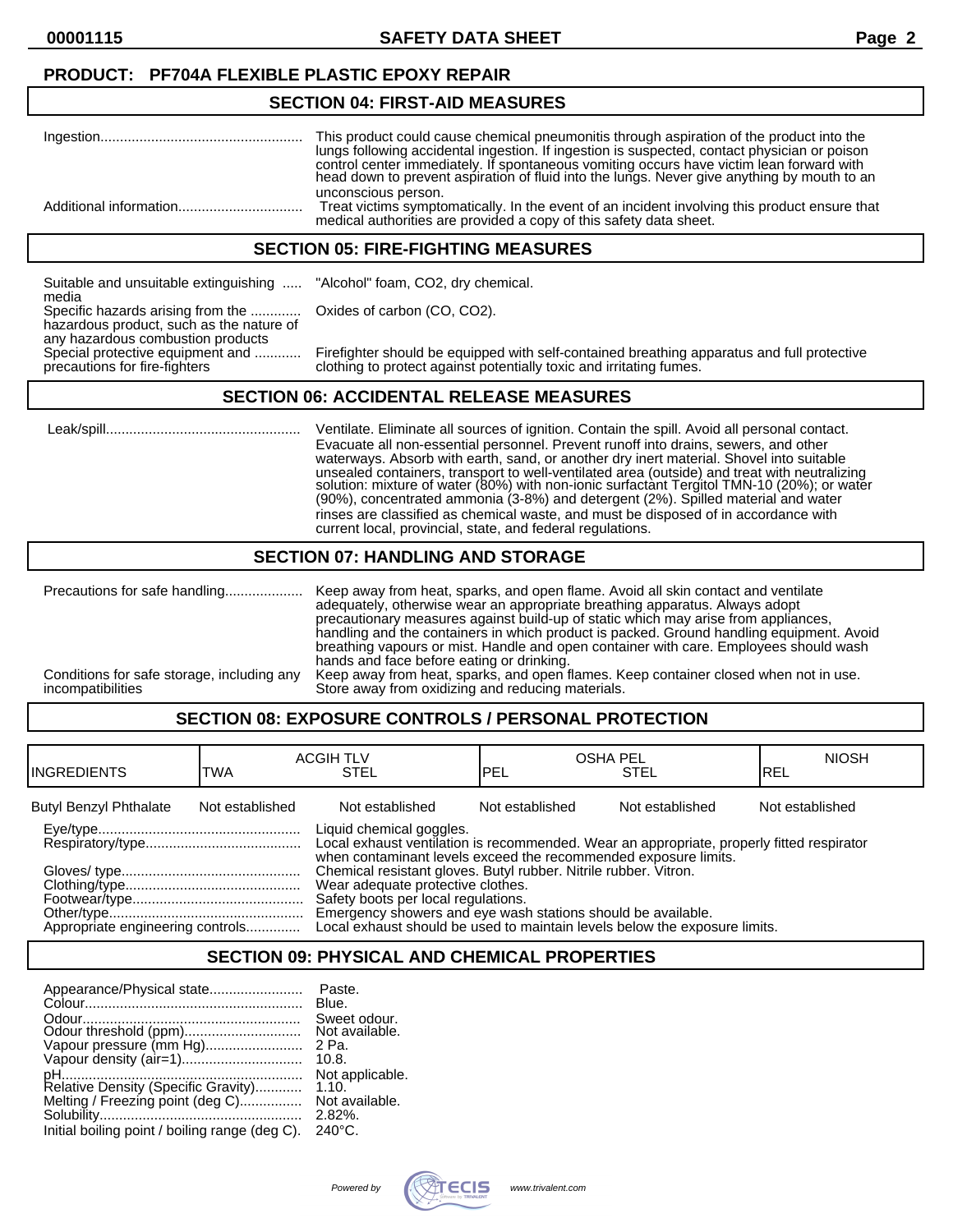## **PRODUCT: PF704A FLEXIBLE PLASTIC EPOXY REPAIR**

#### **SECTION 09: PHYSICAL AND CHEMICAL PROPERTIES**

|                                                                    | N            |
|--------------------------------------------------------------------|--------------|
| Flash point (deg C), method                                        | $\geq$       |
| Auto ignition temperature (deg C)<br>Upper flammable limit (% vol) | N            |
|                                                                    | N            |
| Lower flammable limit (% vol)                                      | $\mathsf{L}$ |
| Partition coefficient — n-octanol/water N                          |              |
| % Volatile by volume                                               | $\epsilon$   |
|                                                                    |              |

Iot available. 149°C Closed cup. lot available. Upper final limit (Not applicable. **No Data. Jot available.**  $1.0\%$ .

#### **SECTION 10: STABILITY AND REACTIVITY**

| Stable at normal temperatures and pressures.<br>Avoid heat, sparks and flames. Explosive reactions can occur in the presence of strong<br>oxidizing agents. Contact with water liberates toxic gas.<br>Conditions to avoid, including static<br>Strong oxidizers, amines, strong lewis or mineral acids, mercaptans, anhydrides,<br>thiosulfates, carboxylic acids, alcohol, amides. Reacts with caustic.<br>discharge, shock or vibration<br>Dense black smoke. Oxides of carbon (CO,CO2).<br>Hazardous decomposition products<br>Hazardous polymerization will not occur.<br>Possibility of hazardous reactions |
|-------------------------------------------------------------------------------------------------------------------------------------------------------------------------------------------------------------------------------------------------------------------------------------------------------------------------------------------------------------------------------------------------------------------------------------------------------------------------------------------------------------------------------------------------------------------------------------------------------------------|
|-------------------------------------------------------------------------------------------------------------------------------------------------------------------------------------------------------------------------------------------------------------------------------------------------------------------------------------------------------------------------------------------------------------------------------------------------------------------------------------------------------------------------------------------------------------------------------------------------------------------|

## **SECTION 11: TOXICOLOGICAL INFORMATION**

| <b>INGREDIENTS</b>            |                                                                                                                                       | <b>LC50</b>                                                                                                                                                                                                                                                                                                                                                                                                                                         | LD <sub>50</sub>                             |
|-------------------------------|---------------------------------------------------------------------------------------------------------------------------------------|-----------------------------------------------------------------------------------------------------------------------------------------------------------------------------------------------------------------------------------------------------------------------------------------------------------------------------------------------------------------------------------------------------------------------------------------------------|----------------------------------------------|
| <b>Butyl Benzyl Phthalate</b> |                                                                                                                                       | Not Available                                                                                                                                                                                                                                                                                                                                                                                                                                       | 2330 mg/kg rat oral 6700 mg/kg<br>rat dermal |
|                               | Eye contact. Skin contact. Inhalation.<br>Can cause redness, irritation, tissue destruction.<br>See acute inhalation.<br>pneumonitis. | Can cause moderate irritation, defatting and dermatitis.<br>No evidence of adverse effects from available information.<br>May affect central nervous system. Symptoms include headache, tearing, nausea,<br>excitation, hyper-irritability, loss of equilibrium, convulsion and depression.<br>May be harmful or fatal if swallowed. Aspiration of liquid into lungs can cause chemical<br>Prolonged or repeated contact may cause skin irritation. |                                              |
|                               | carcinogenicity to humans.                                                                                                            | Butyl benzyl phthalate is listed as a Group 3 carcinogen per IARC, not classifiable as to its<br>Butyl Benzyl Phthalate is known by the State of California to cause reproductive toxicity.                                                                                                                                                                                                                                                         |                                              |

## **SECTION 12: ECOLOGICAL INFORMATION**

Environmental........................................... Do not allow to enter waters, waste water or soil. Persistence and degradability..................

#### **SECTION 13: DISPOSAL CONSIDERATIONS**

contaminated packaging

Information on safe handling for disposal . Empty containers must be handled with care due to product residue. Dispose of waste in and methods of disposal, including any accordance with all applicable Federal, Provincial/S accordance with all applicable Federal, Provincial/State and local regulations.

#### **SECTION 14: TRANSPORT INFORMATION**

| IMDG Classification (Marine) | Not regulated.<br>Not regulated.<br>Not regulated. |
|------------------------------|----------------------------------------------------|
| Marine Pollutant             |                                                    |
|                              |                                                    |

Proof of Classification................................ In accordance with Part 2.2.1 of the Transportation of Dangerous Goods Regulations (July 2, 2014) - we certify that classification of this product is correct. .

## **SECTION 15: REGULATORY INFORMATION**

| SARA Title III<br>Section 302 - extremely hazardous<br>substances     | On Domestic Substances List (DSL).<br>All components are listed.<br>This product is considered hazardous under the OSHA Hazard Communication Standard.<br>None. |
|-----------------------------------------------------------------------|-----------------------------------------------------------------------------------------------------------------------------------------------------------------|
| Section 311/312 - hazard categories Immediate health, delayed health. | None.                                                                                                                                                           |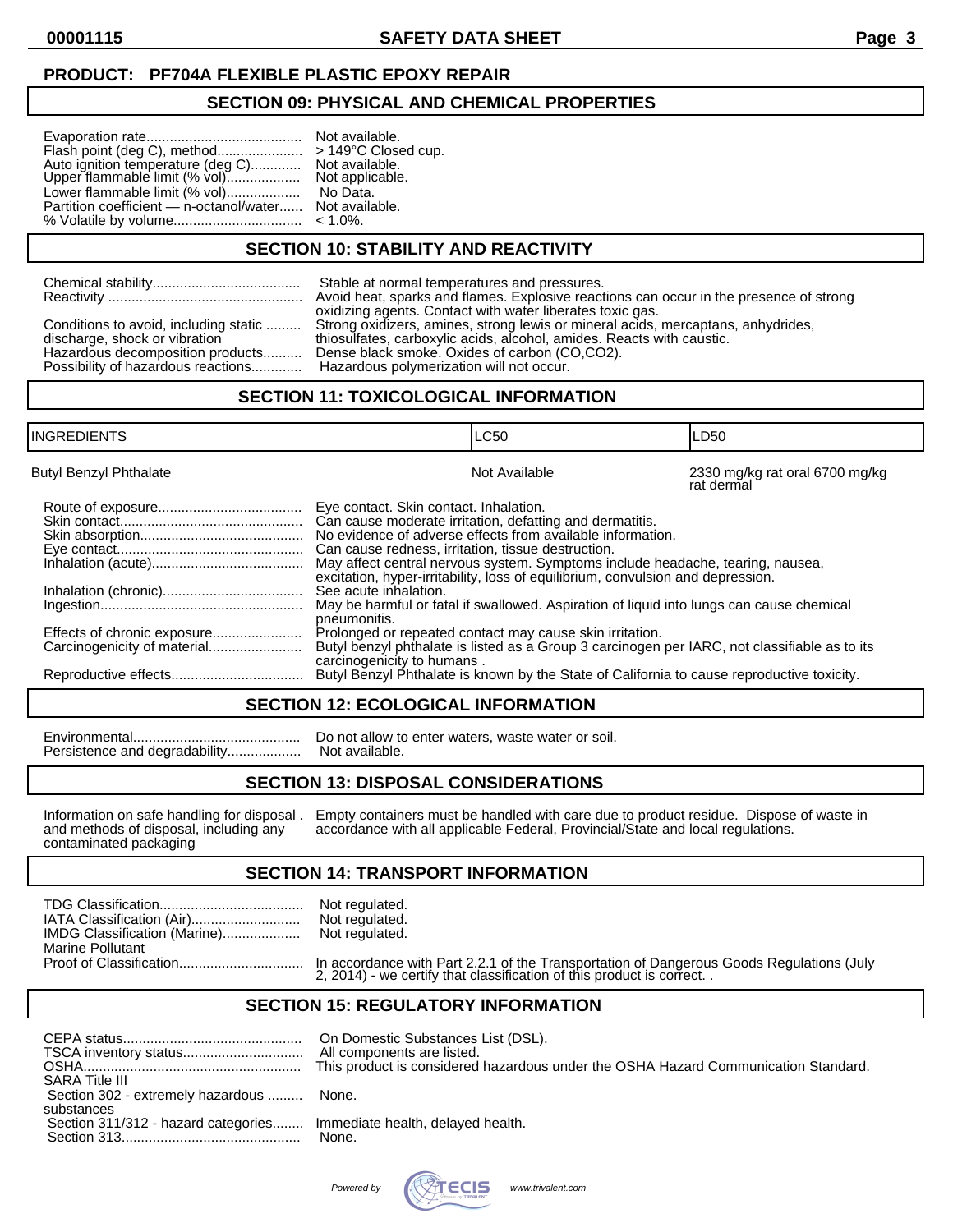## **PRODUCT: PF704A FLEXIBLE PLASTIC EPOXY REPAIR**

## **SECTION 15: REGULATORY INFORMATION**

| EPA hazardous air pollutants (HAPS) | None.             |
|-------------------------------------|-------------------|
| 40CFR63                             |                   |
| California Proposition 65           | *WARI<br>مام طهنط |

California Proposition 65........................... \*WARNING: This product contains a chemical known to the State of California to cause birth defects or other reproductive harm. (Butyl benzyl phthalate).

## **SECTION 16: OTHER INFORMATION**

|                                                       | Trivalent Data Systems Ltd. www.trivalent.com.<br>$(800)$ 387-7981.                                                                                                                                                                                                                |
|-------------------------------------------------------|------------------------------------------------------------------------------------------------------------------------------------------------------------------------------------------------------------------------------------------------------------------------------------|
|                                                       | DISCLAIMER: All information appearing herein is based upon data obtained from<br>experience and recognized technical sources. To the best of our knowledge, it is believed<br>to be correct as of the date of issue but we make no representations as to its accuracy or           |
|                                                       | sufficiency and do not suggest or guarantee that any hazards listed herein are the only<br>ones which exist. The hazard information contained herein is offered solely for the                                                                                                     |
|                                                       | consideration of the user, subject to his own investigation and verification of compliance<br>with applicable regulations, including the safe use of the product under every foreseeable<br>condition. The information relates only to the product designated herein, and does not |
|                                                       | relate to its use in combination with any other material or in any other process.                                                                                                                                                                                                  |
|                                                       | 2021-11-09.                                                                                                                                                                                                                                                                        |
| Date of the latest revision of the safety  2017-08-04 |                                                                                                                                                                                                                                                                                    |

data sheet

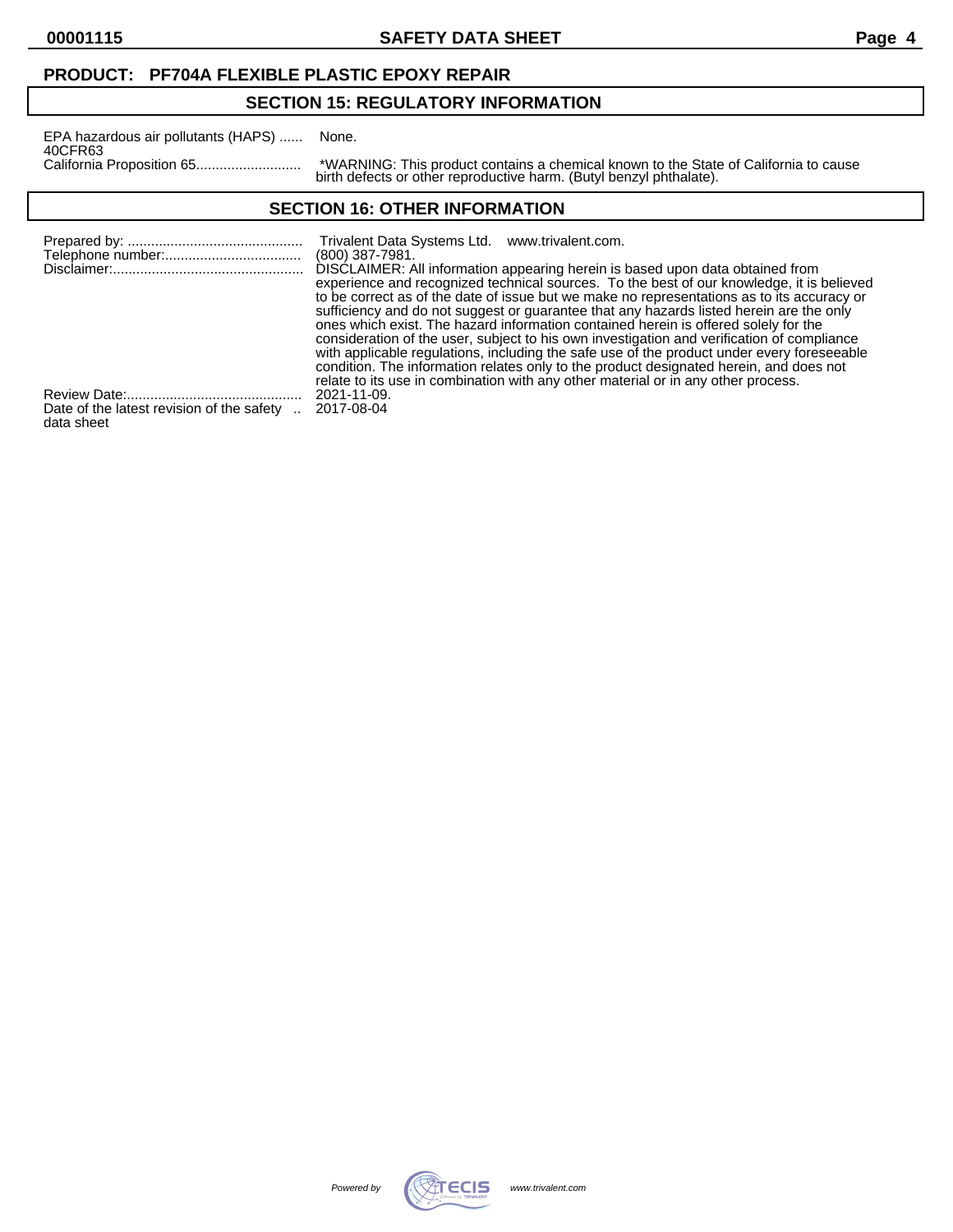**PIR** 

## **00001116 SAFETY DATA SHEET Page 1**

Pro Form Products Ltd. 604 McGeachie Drive Milton, Ontario, L9T 3Y5 Canada 905-878-4990

## **PRODUCT: PF 704B FLEXIBLE PLASTIC EPOXY REPAIR**

**FORM.** 

## **SECTION 01: IDENTIFICATION**

|                                                          | 604 McGeachie Drive<br>Milton, Ontario L9T3Y5<br>Tel (905) 878-4990 Fax (905) 878-1189                                        |
|----------------------------------------------------------|-------------------------------------------------------------------------------------------------------------------------------|
|                                                          |                                                                                                                               |
| Recommended use and restrictions on  Automotive. Paints. |                                                                                                                               |
| use                                                      |                                                                                                                               |
|                                                          |                                                                                                                               |
|                                                          |                                                                                                                               |
|                                                          |                                                                                                                               |
|                                                          | IN THE UNITED STATES CALL CHEMTREC 1-800-424-9300.<br>** For medical emergencies contact your local poison control centre **. |

#### **SECTION 02: HAZARD IDENTIFICATION**



| WARNING.<br>Corrosive to metals 1. Skin Irritation - Category 2. Skin Sensitizer - Category 1. Eye                                                                                                                                                                                                                                                                                                                                                                                                                                                        |
|-----------------------------------------------------------------------------------------------------------------------------------------------------------------------------------------------------------------------------------------------------------------------------------------------------------------------------------------------------------------------------------------------------------------------------------------------------------------------------------------------------------------------------------------------------------|
| Irritant 2.<br>H290 May be corrosive to metals. H316 Causes mild skin irritation. H317 May cause an<br>allergic skin reaction. H320 Causes eye irritation.                                                                                                                                                                                                                                                                                                                                                                                                |
| P234 Keep only in original packaging. P264 Wash thoroughly after handling. P261 Avoid<br>breathing mists, vapours and sprays. P272 Contaminated work clothing should not be                                                                                                                                                                                                                                                                                                                                                                               |
| allowed out of the workplace. P280 Wear protective gloves and eye protection.<br>P390 Absorb spillage to prevent material-damage. P332 + P313 - If skin irritation occurs<br>get medical attention or advice. P302 + P352 - If on skin: wash with plenty of water. P333 +<br>P313 If skin irritation or rash occurs, get medical advice/attention. P362 + P364 - Take off<br>contaminated clothing and wash before reuse. P305 + P351 + P338 If in eyes rinse<br>cautiously with water for several minutes. Remove contact lenses, if present and easy to |
| do. Continue rinsing until medical help arrives. P337 + P313 - If eye irritation persists get<br>medical attention. P321 - For specific treatment see section 4 on this SDS.<br>P406 Store in a corrosion resistant container with a resistant inner liner.<br>P501 Dispose all unused, waste or empty containers in accordance with local regulations.                                                                                                                                                                                                   |

## **SECTION 03: COMPOSITION / INFORMATION ON INGREDIENTS** CHEMICAL NAME AND SYNONYMS CAS # CAS # WT. % 2,4,6-Tris(Dimethylaminomethyl) Phenol 90-72-2 10-30 Bis-((Dimethylamino)methyl) phenol 71074-89-0 71074-89-0

## **SECTION 04: FIRST-AID MEASURES**

| In case of contact, immediately flush eyes, keeping eyelids open, with plenty of water for at                                                                                                                                                                         |
|-----------------------------------------------------------------------------------------------------------------------------------------------------------------------------------------------------------------------------------------------------------------------|
| least 15 minutes. Obtain medical attention.<br>Remove all contaminated clothing and immediately wash the exposed areas with copious<br>amounts of water for a minimum of 30 minutes or up to 60 minutes for critical body areas. If                                   |
| irritation persists, seek medical attention.<br>If inhaled, remove to fresh air. If not breathing, give artificial respiration. If breathing is                                                                                                                       |
| difficult, give oxygen, obtain medical attention.                                                                                                                                                                                                                     |
| If ingestion is suspected, contact physician or poison control center immediately. If<br>spontaneous vomiting occurs have victim lean forward with head down to prevent<br>aspiration of fluid into the lungs. Never give anything by mouth to an unconscious person. |

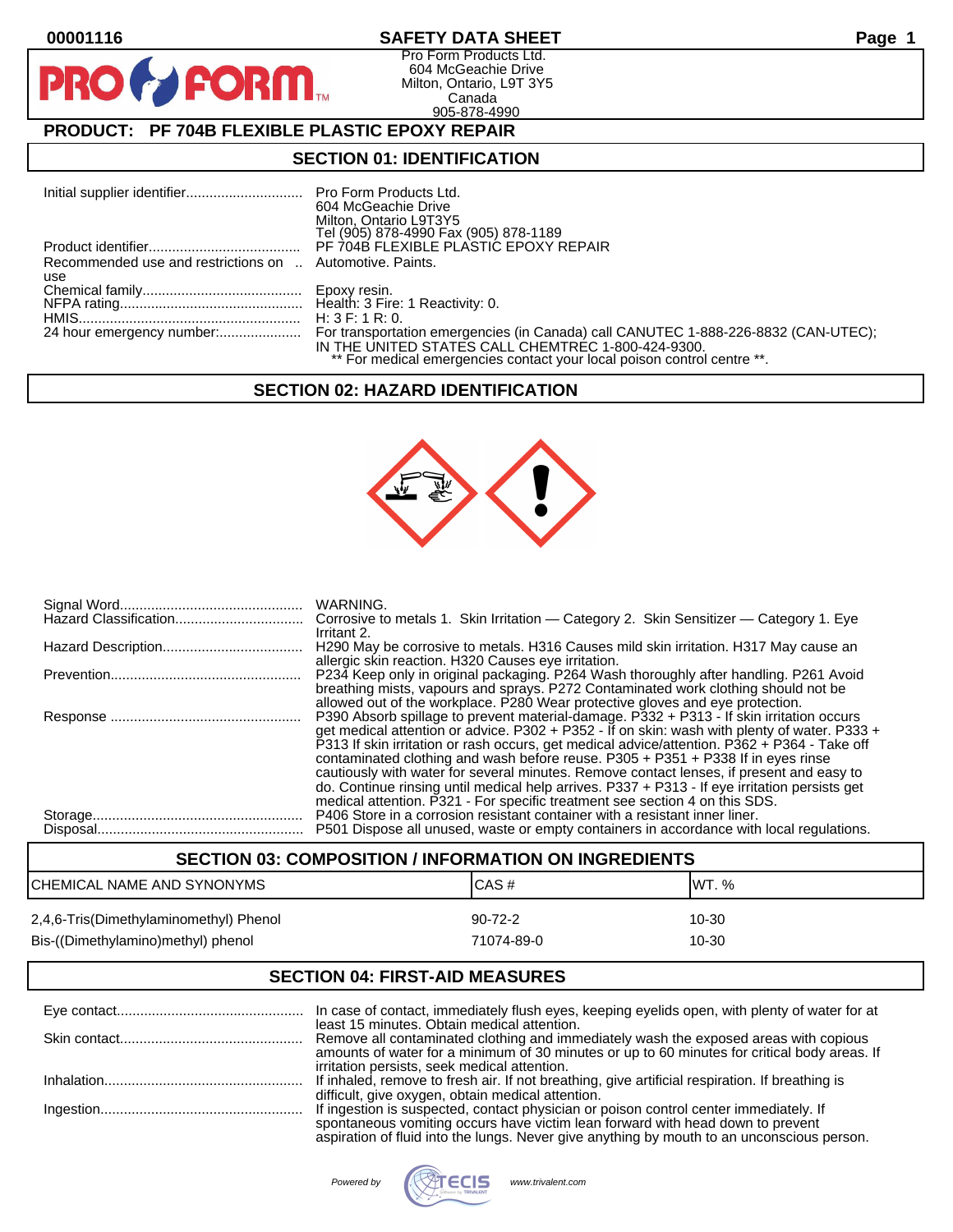#### **PRODUCT: PF 704B FLEXIBLE PLASTIC EPOXY REPAIR**

#### **SECTION 04: FIRST-AID MEASURES**

Additional information................................ Treat victims symptomatically. In the event of an incident involving this product ensure that medical authorities are provided a copy of this safety data sheet.

## **SECTION 05: FIRE-FIGHTING MEASURES**

Suitable and unsuitable extinguishing ..... "Alcohol" foam, CO2, dry chemical. media

Specific hazards arising from the ............. Oxides of carbon (CO, CO2).

hazardous product, such as the nature of any hazardous combustion products<br>Special protective equipment and ............

Special protective equipment and ............ Firefighter should be equipped with self-contained breathing apparatus and full protective<br>precautions for fire-fighters clothing to protect against potentially toxic and irrit clothing to protect against potentially toxic and irritating fumes.

#### **SECTION 06: ACCIDENTAL RELEASE MEASURES**

 Leak/spill.................................................. Ventilate. Eliminate all sources of ignition. Contain the spill. Avoid all personal contact. Evacuate all non-essential personnel. Absorb with earth, sand, or another dry inert material. Shovel into suitable unsealed containers, transport to well-ventilated area (outside) and treat with neutralizing solution: mixture of water (80%) with non-ionic surfactant Tergitol TMN-10 (20%); or water (90%), concentrated ammonia (3-8%) and detergent (2%). Prevent runoff into drains, sewers, and other waterways. Spilled material and water rinses are classified as chemical waste, and must be disposed of in accordance with current local, provincial, state, and federal regulations.

#### **SECTION 07: HANDLING AND STORAGE**

|                                            | adequately, otherwise wear an appropriate breathing apparatus. Always adopt<br>precautionary measures against build-up of static which may arise from appliances.<br>handling and the containers in which product is packed. Ground handling equipment. Avoid<br>breathing vapours or mist. Handle and open container with care. Employees should wash<br>hands and face before eating or drinking. |
|--------------------------------------------|-----------------------------------------------------------------------------------------------------------------------------------------------------------------------------------------------------------------------------------------------------------------------------------------------------------------------------------------------------------------------------------------------------|
| Conditions for safe storage, including any | Keep away from heat, sparks, and open flames. Keep container closed when not in use.                                                                                                                                                                                                                                                                                                                |
| incompatibilities                          | Store away from oxidizing and reducing materials.                                                                                                                                                                                                                                                                                                                                                   |

#### **SECTION 08: EXPOSURE CONTROLS / PERSONAL PROTECTION**

| IINGREDIENTS                                                                                                                                                                                                                                                                                                                             | TWA | <b>ACGIH TLV</b><br><b>STEL</b>                                                                                                                                                    | <b>OSHA PEL</b><br>IPEL | <b>STEL</b>     | <b>NIOSH</b><br>IREL |
|------------------------------------------------------------------------------------------------------------------------------------------------------------------------------------------------------------------------------------------------------------------------------------------------------------------------------------------|-----|------------------------------------------------------------------------------------------------------------------------------------------------------------------------------------|-------------------------|-----------------|----------------------|
| 2,4,6-Tris(Dimethylamino Not established<br>methyl) Phenol                                                                                                                                                                                                                                                                               |     | Not established                                                                                                                                                                    | Not established         | Not established | Not established      |
| Bis-((Dimethylamino)meth Not established<br>yl) phenol                                                                                                                                                                                                                                                                                   |     | Not established                                                                                                                                                                    | Not established         | Not established | Not established      |
| Liquid chemical goggles.<br>Local exhaust ventilation is recommended. Wear an appropriate, properly fitted respirator<br>when contaminant levels exceed the recommended exposure limits.<br>Chemical resistant gloves. Butyl rubber. Nitrile rubber. Vitron.<br>Wear adequate protective clothes.<br>Safety boots per local regulations. |     |                                                                                                                                                                                    |                         |                 |                      |
|                                                                                                                                                                                                                                                                                                                                          |     | Emergency showers and eye wash stations should be available.<br>Local exhaust at points of emission. Local exhaust should be used to maintain levels below<br>the exposure limits. |                         |                 |                      |

## **SECTION 09: PHYSICAL AND CHEMICAL PROPERTIES**

| Appearance/Physical state                      | Paste.           |
|------------------------------------------------|------------------|
|                                                | Light grey.      |
|                                                | Sweet odour.     |
|                                                | Not available.   |
| Vapour pressure (mm Hg)                        | $0.13$ kpa.      |
| Vapour density (air=1)                         | 7.59.            |
|                                                | Slightly acidic. |
| Relative Density (Specific Gravity)            | 1.10.            |
| Melting / Freezing point (deg C)               | Not available.   |
|                                                | Insoluble.       |
| Initial boiling point / boiling range (deg C). | $110^{\circ}$ C. |
|                                                | Not available.   |

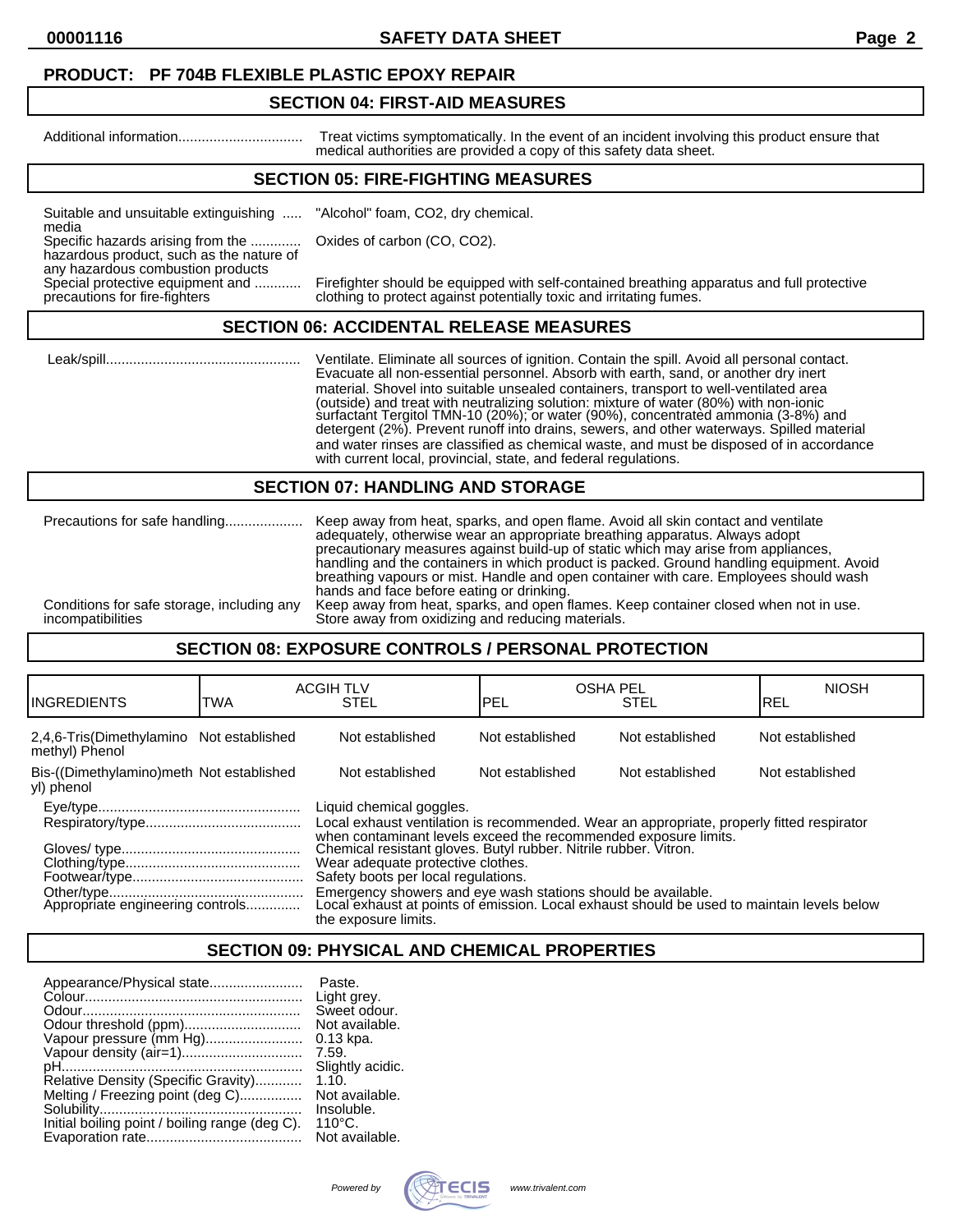## **PRODUCT: PF 704B FLEXIBLE PLASTIC EPOXY REPAIR**

#### **SECTION 09: PHYSICAL AND CHEMICAL PROPERTIES**

| Auto ignition temperature (deg C) Not available.<br>Upper flammable limit (% vol)            7.0.<br>Lower flammable limit (% vol)        1.0. |          |
|------------------------------------------------------------------------------------------------------------------------------------------------|----------|
| Partition coefficient - n-octanol/water Not available.                                                                                         | No data. |

## **SECTION 10: STABILITY AND REACTIVITY**

|                                                                                                    | Stable at normal temperatures and pressures.                                           |
|----------------------------------------------------------------------------------------------------|----------------------------------------------------------------------------------------|
|                                                                                                    | Avoid heat, sparks and flames. Explosive reactions can occur in the presence of strong |
| Conditions to avoid, including static  Strong oxidizing material.<br>discharge, shock or vibration | oxidizing agents. Contact with water liberates toxic gas.                              |
| Hazardous decomposition products                                                                   | By fire:. Dense black smoke. Oxides of carbon (CO,CO2).                                |
| Possibility of hazardous reactions                                                                 | Hazardous polymerization will not occur.                                               |

## **SECTION 11: TOXICOLOGICAL INFORMATION**

| <b>INGREDIENTS</b>                                                |                                                                                                                                                                        | <b>LC50</b>                                                                              | LD50                                            |
|-------------------------------------------------------------------|------------------------------------------------------------------------------------------------------------------------------------------------------------------------|------------------------------------------------------------------------------------------|-------------------------------------------------|
| 2,4,6-Tris(Dimethylaminomethyl) Phenol                            |                                                                                                                                                                        | >0.5 mg/L 1Hr Inhalation, Rat                                                            | 1200 mg/kg oral rat 1280 mg/kg<br>dermal rabbit |
| Bis-((Dimethylamino)methyl) phenol                                |                                                                                                                                                                        | Not Available                                                                            | Not Available                                   |
|                                                                   | Eye contact. Skin contact. Inhalation.<br>Corrosive.<br>May be harmful if absorbed through the skin.<br>Corrosive.<br>Irritating to respiratory tract.<br>pneumonitis. | May be harmful or fatal if swallowed. Aspiration of liquid into lungs can cause chemical |                                                 |
| Effects of chronic exposure<br>Sensitizing capability of material | Possible damage to liver and kidneys.<br>May cause sensitization by skin contact.<br>None known.<br>No data.                                                           |                                                                                          |                                                 |

#### **SECTION 12: ECOLOGICAL INFORMATION**

Persistence and degradability...................

Environmental........................................... Do not allow to enter waters, waste water or soil.

## **SECTION 13: DISPOSAL CONSIDERATIONS**

contaminated packaging

Information on safe handling for disposal . Empty containers must be handled with care due to product residue. Dispose of waste in and methods of disposal, including any accordance with all applicable Federal, Provincial/S and methods of disposal, including and methods of disposal, including accordance with all applicable Federal, Provincial/State and local regulations.

## **SECTION 14: TRANSPORT INFORMATION**

|                              | UN2735 - AMINES, LIQUID, CORROSIVE, N.O.S. (Tris-2,4,6-(Dimethylaminomethyl)<br>Phenol) - Class 8 - Packing Group III - This product meets the Limited Quantity exemption<br>when packaged in containers less than 5 liters. This product meets the Limited Quantity<br>exemption when packaged in containers less than 5 liters. |
|------------------------------|-----------------------------------------------------------------------------------------------------------------------------------------------------------------------------------------------------------------------------------------------------------------------------------------------------------------------------------|
| IATA Classification (Air)    | UN2735 - AMINES, LIQUID, CORROSIVE, N.O.S. (Tris-2,4,6-(Dimethylaminomethyl)<br>Phenol) - Class 8 - Packing Group III.                                                                                                                                                                                                            |
| IMDG Classification (Marine) | UN2735 - AMINES, LIQUID, CORROSIVE, N.O.S. (Tris-2,4,6-(Dimethylaminomethyl)<br>Phenol) - Class 8 - Packing Group III - EmS: F-E S-E.                                                                                                                                                                                             |
|                              | No.                                                                                                                                                                                                                                                                                                                               |
|                              | In accordance with Part 2.2.1 of the Transportation of Dangerous Goods Regulations (July<br>2, 2014) - we certify that classification of this product is correct                                                                                                                                                                  |

## **SECTION 15: REGULATORY INFORMATION**

| CEPA status           | On Domestic Substances List (DSL).                                                 |
|-----------------------|------------------------------------------------------------------------------------|
| TSCA inventory status | All components are listed.                                                         |
| OSHA.                 | This product is considered hazardous under the OSHA Hazard Communication Standard. |
| SARA Title III        |                                                                                    |